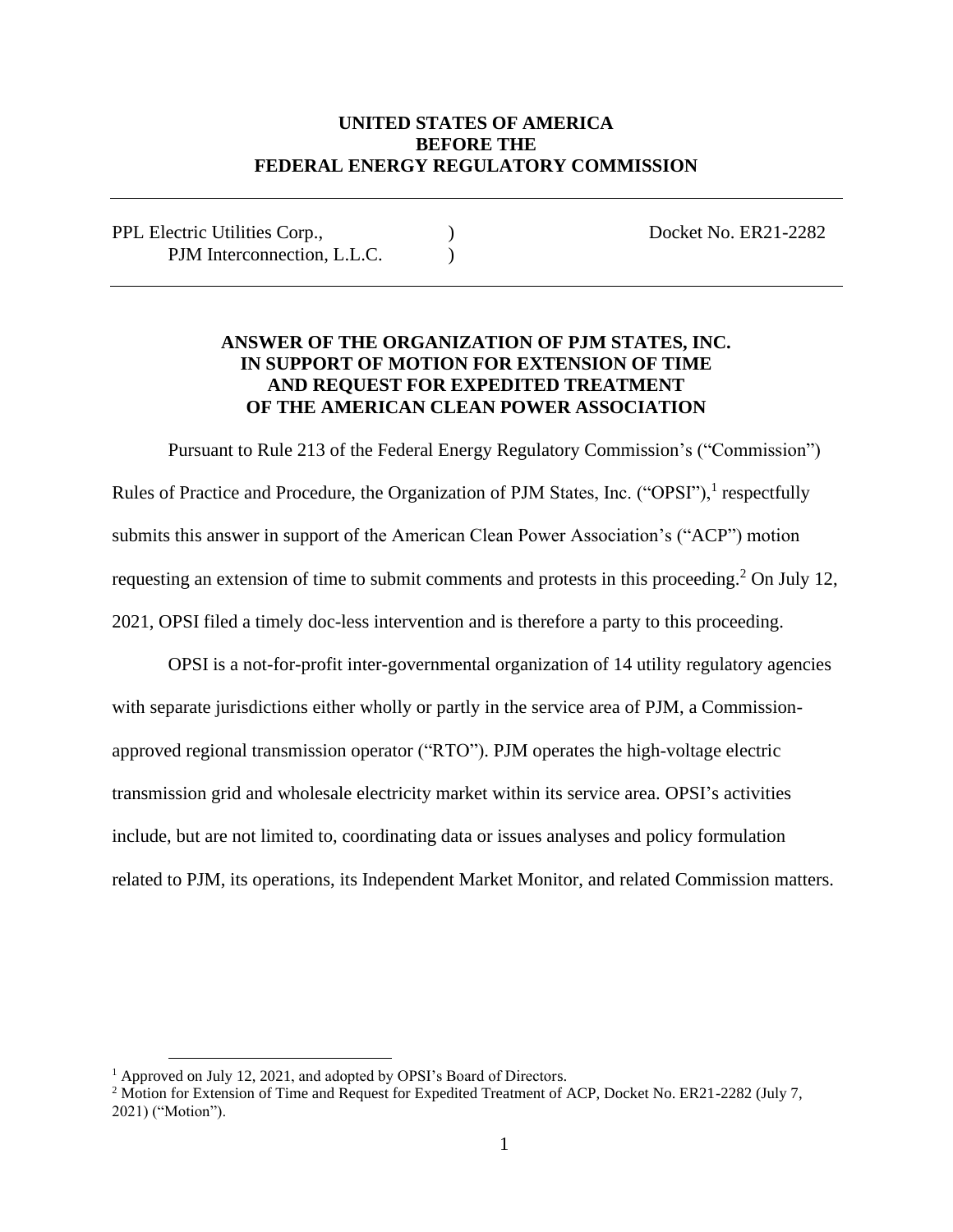### **I. COMMENTS**

On June 30, 2021, the Wednesday immediately preceding a federal holiday, the PJM Transmission Owners ("TO's") submitted a filing under section 205 of the Federal Power Act<sup>3</sup> ("Proposal") proposing revisions to the PJM Tariff to provide Transmission Owners with the option to elect to fund the capital cost of Network Upgrades necessary to accommodate generator interconnections. 4 In its Motion, ACP seeks a seven day extension to the current deadline for initial comments, from July 21, 2021 to July 28, 2021, indicating the PJM TO's do not oppose such an extension. With good cause the Commission has legal authority to extend the time for filing initial comments of protests.<sup>5</sup>

OPSI strongly urges the Commission to grant an extension of time for filing initial comments or protests in this matter, and to extend the deadline by a minimum of the seven days that ACP seeks. Given the gravity and complexity of the PJM TOs' Proposal, the Commission has cause to extend the time for filing comments or protests substantially longer than a mere seven days. The Proposal contains drastic changes to the existing PJM interconnection process including but not limited to revenue requirements and rate treatment which, if granted, would significantly impact all PJM stakeholders.

The Proposal would apply to all future PJM Network Upgrades and even cites an existing \$4.9 billion worth of Network Upgrades currently in PJM's interconnection queue, to which the Proposal would apply if granted. This does not include all future Network Upgrades required for future additions to the PJM interconnection queue. Such substantial financial matters require additional time than currently provided for filing initial comments and protests in this matter.

<sup>3</sup> 18 C.F.R. § 385.212 (2020).

<sup>4</sup> PJM Tariff Revisions to Implement Transmission Owners' Funding of Network Upgrades, Docket No. ER21-2282 (June 30, 2021) ("Proposal").

 $5$  Fed. R. Civ. P.  $6(b)(1)(A)$ .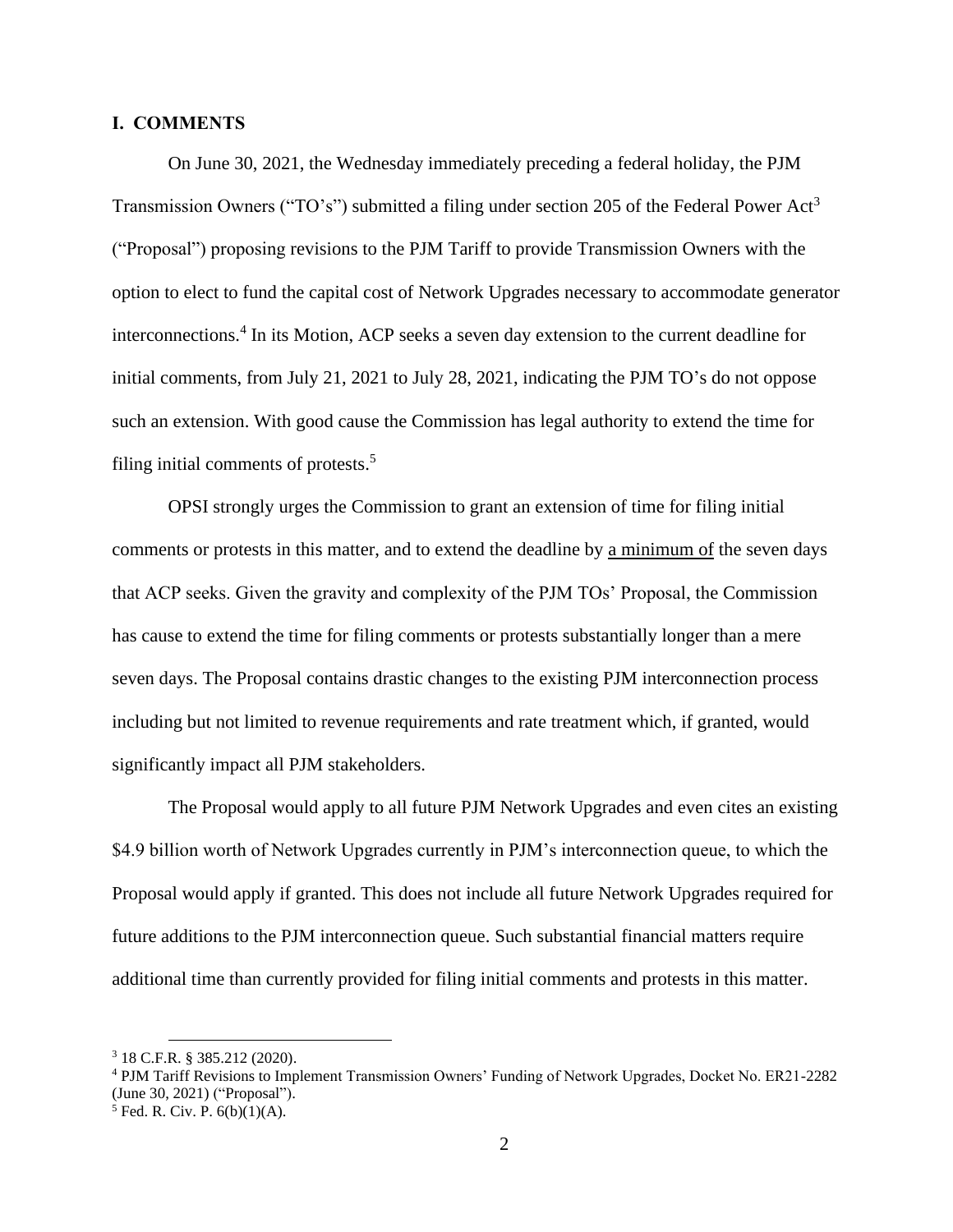Further, the Proposal purports to rely on questionable legal authority, and merits a meticulous parsing by the Commission – including extensive discovery – before it issues a final ruling. Specifically, the Proposal cites PJM's Tariff at Section  $9.1(a)^6$  as providing authority to be filed under Section 205 of the FPA. Section 9.1(a) grants Section 205 filing rights to the PJM TOs "for any changes in or relating to the establishment and recovery of the Transmission Owners' transmission revenue requirements or the transmission rate design under the PJM Tariff," and further states that "such [Section 205] filing rights shall also encompass any provisions of the PJM Tariff governing the recovery of transmission-related costs incurred by the Transmission Owners." However, the Proposal raises complex issues of fact and law regarding ownership of the Network Upgrades, the changing of that ownership, and whether PJM TOs should be granted a right to elect to receive higher revenue requirements for projects they do not yet own or control. The Commission must ensure it provides adequate time to develop a record to verify that an appropriate nexus exists between the Proposal and Section 9.1(a) before proceeding under Section 205 of the FPA. Finally, the Proposal cites *Ameren*<sup>7</sup> as providing authority to grant the proposal, but that case never reached a finding on the merits – at any level of litigation – similar to those raised in this proceeding. The Commission must therefore ensure it provides adequate time to determine the relevance of *Ameren*.

As noted, the PJM TO's elected to file their Proposal on the Wednesday before the  $4<sup>th</sup>$  of July which the federal government recognized as a holiday on Monday, July  $5<sup>th</sup>$ . This timing, whether intentional by the PJM TO's or not, frustrates the ability of interested parties to fully utilize the existing time for filing comments and protests as many offices closed in observation of the holiday. In contrast, the interest TO's may have in any new Network Upgrades that come

<sup>6</sup> PJM Open Access Transmission Tariff, Section 9.1(a) ("OATT").

<sup>7</sup> *Ameren Servs. Co. v. FERC*, 880 F.3d 571 (D.C. Cir. 2018).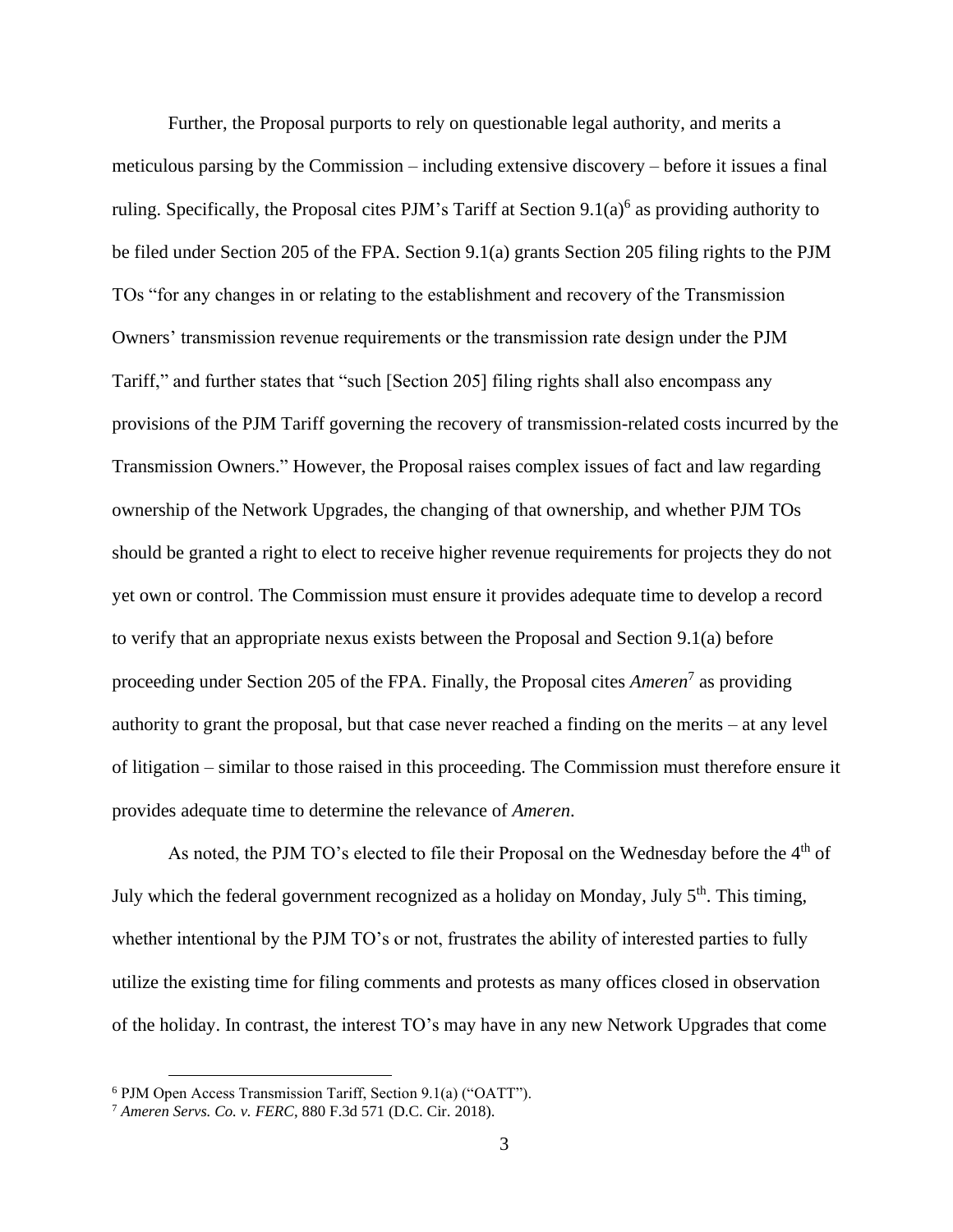into service – and thus, out of the reach of the Proposal – during the litigation of this proceeding are outweighed by the importance of developing a complete record prior to a Commission ruling. This provides more cause for the Commission to grant an extension of time.

The issues presented by the Proposal require substantial time for stakeholders and interested parties to fully develop responses in order that the Commission have an adequate record upon which to rule. Should the time for filing comments or protests not be extended, OPSI, and likely other interested parties, will not be able to provide a full response in initial comments or protests and the record will suffer accordingly.

#### **II. CONCLUSION**

Wherefore, OPSI respectfully requests that the Commission grant ACP's Motion and use Commission discretion to extend the current July 21, 2021 deadline for filing initial comments and protests by a minimum of seven days.

Respectfully Submitted,

*/s/ Gregory V. Carmean* Executive Director

Organization of PJM States, Inc. 700 Barksdale Road, – Suite 1 Newark, DE 19711 Tel 302-266-0914 Email: greg@opsi.us Dated: July 12, 2021